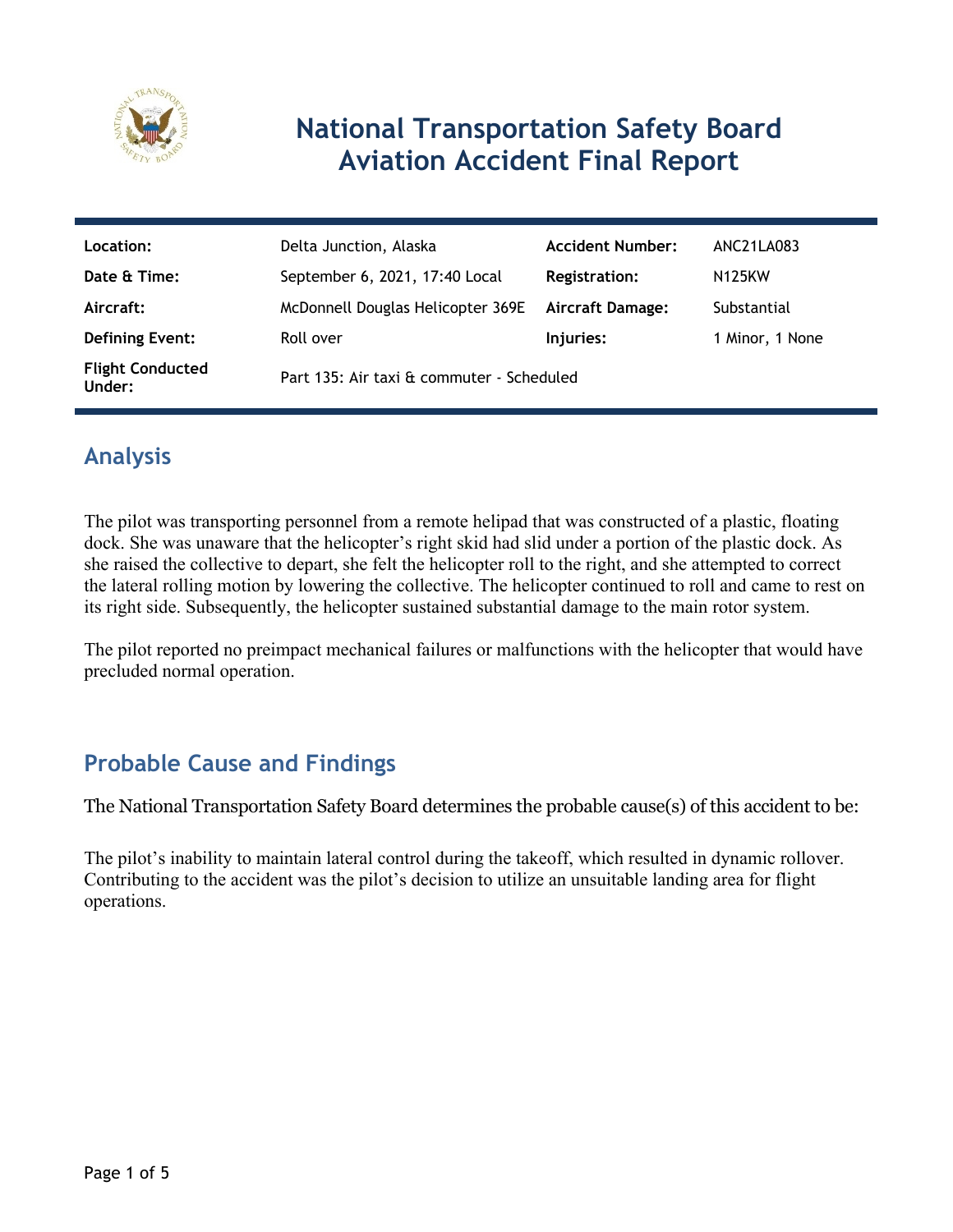### **Findings**

| Aircraft                    | (general) - Not attained/maintained       |
|-----------------------------|-------------------------------------------|
| Personnel issues            | Aircraft control - Pilot                  |
| <b>Personnel issues</b>     | Decision making/judgment - Pilot          |
| <b>Environmental issues</b> | (general) - Ability to respond/compensate |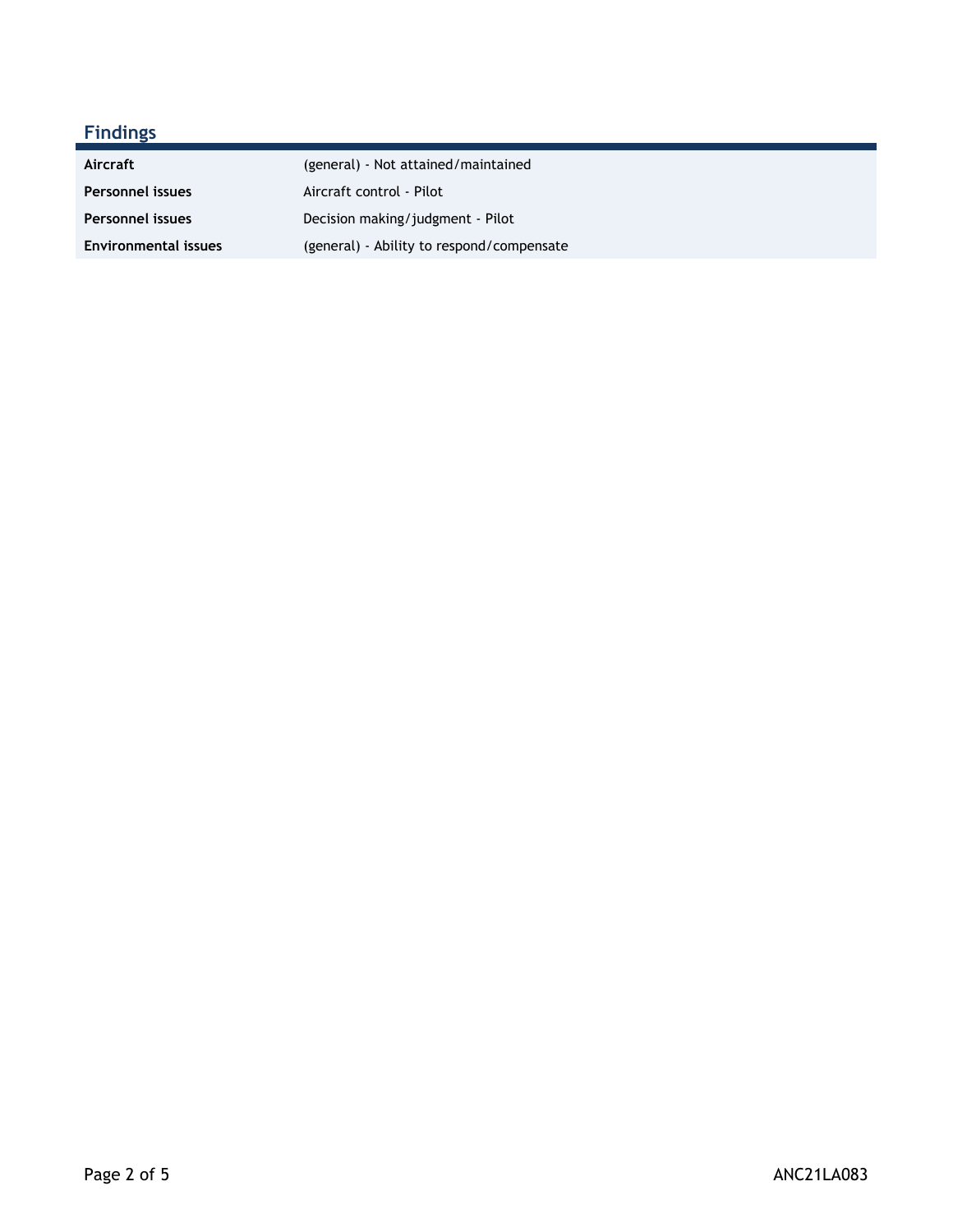# **Factual Information**

#### **History of Flight**

| <b>Takeoff</b> | Roll over (Defining event)    |
|----------------|-------------------------------|
| <b>Takeoff</b> | Collision during takeoff/land |

#### **Pilot Information**

| Certificate:                     | Airline transport; Flight instructor                                                                                                                                                                                                                        | Age:                              | 24, Female     |
|----------------------------------|-------------------------------------------------------------------------------------------------------------------------------------------------------------------------------------------------------------------------------------------------------------|-----------------------------------|----------------|
| Airplane Rating(s):              | None                                                                                                                                                                                                                                                        | Seat Occupied:                    | Left           |
| <b>Other Aircraft Rating(s):</b> | Helicopter                                                                                                                                                                                                                                                  | <b>Restraint Used:</b>            | 4-point        |
| Instrument Rating(s):            | Helicopter                                                                                                                                                                                                                                                  | <b>Second Pilot Present:</b>      | No             |
| Instructor Rating(s):            | Helicopter; Instrument helicopter                                                                                                                                                                                                                           | <b>Toxicology Performed:</b>      |                |
| <b>Medical Certification:</b>    | Class 1 Without<br>waivers/limitations                                                                                                                                                                                                                      | Last FAA Medical Exam:            | August 4, 2021 |
| <b>Occupational Pilot:</b>       | <b>Yes</b>                                                                                                                                                                                                                                                  | Last Flight Review or Equivalent: | July 25, 2021  |
| <b>Flight Time:</b>              | (Estimated) 1921 hours (Total, all aircraft), 25 hours (Total, this make and model), 1852 hours<br>(Pilot In Command, all aircraft), 67 hours (Last 90 days, all aircraft), 16 hours (Last 30 days, all<br>aircraft), 3 hours (Last 24 hours, all aircraft) |                                   |                |

#### **Aircraft and Owner/Operator Information**

| Aircraft Make:                | McDonnell Douglas Helicopter                              | <b>Registration:</b>                     | <b>N125KW</b>                                                                                 |
|-------------------------------|-----------------------------------------------------------|------------------------------------------|-----------------------------------------------------------------------------------------------|
| <b>Model/Series:</b>          | 369E                                                      | <b>Aircraft Category:</b>                | Helicopter                                                                                    |
| Year of Manufacture:          | 1989                                                      | <b>Amateur Built:</b>                    |                                                                                               |
| Airworthiness Certificate:    | Normal                                                    | <b>Serial Number:</b>                    | 0336E                                                                                         |
| <b>Landing Gear Type:</b>     | High skid; Skid                                           | Seats:                                   | 4                                                                                             |
| Date/Type of Last Inspection: | September 5, 2021 100 hour                                | <b>Certified Max Gross Wt.:</b>          | 3000 lbs                                                                                      |
| Time Since Last Inspection:   |                                                           | Engines:                                 | 1 Turbo shaft                                                                                 |
| <b>Airframe Total Time:</b>   |                                                           | <b>Engine Manufacturer:</b>              | ROLLS-ROYCE                                                                                   |
| ELT:                          | Installed, activated, did not<br>aid in locating accident | <b>Engine Model/Series:</b>              | 250-C20B                                                                                      |
| <b>Registered Owner:</b>      |                                                           | <b>Rated Power:</b>                      | 420 Horsepower                                                                                |
| Operator:                     | On file                                                   | <b>Operating Certificate(s)</b><br>Held: | Rotorcraft external load<br>(133), Commuter air<br>carrier (135), On-demand<br>air taxi (135) |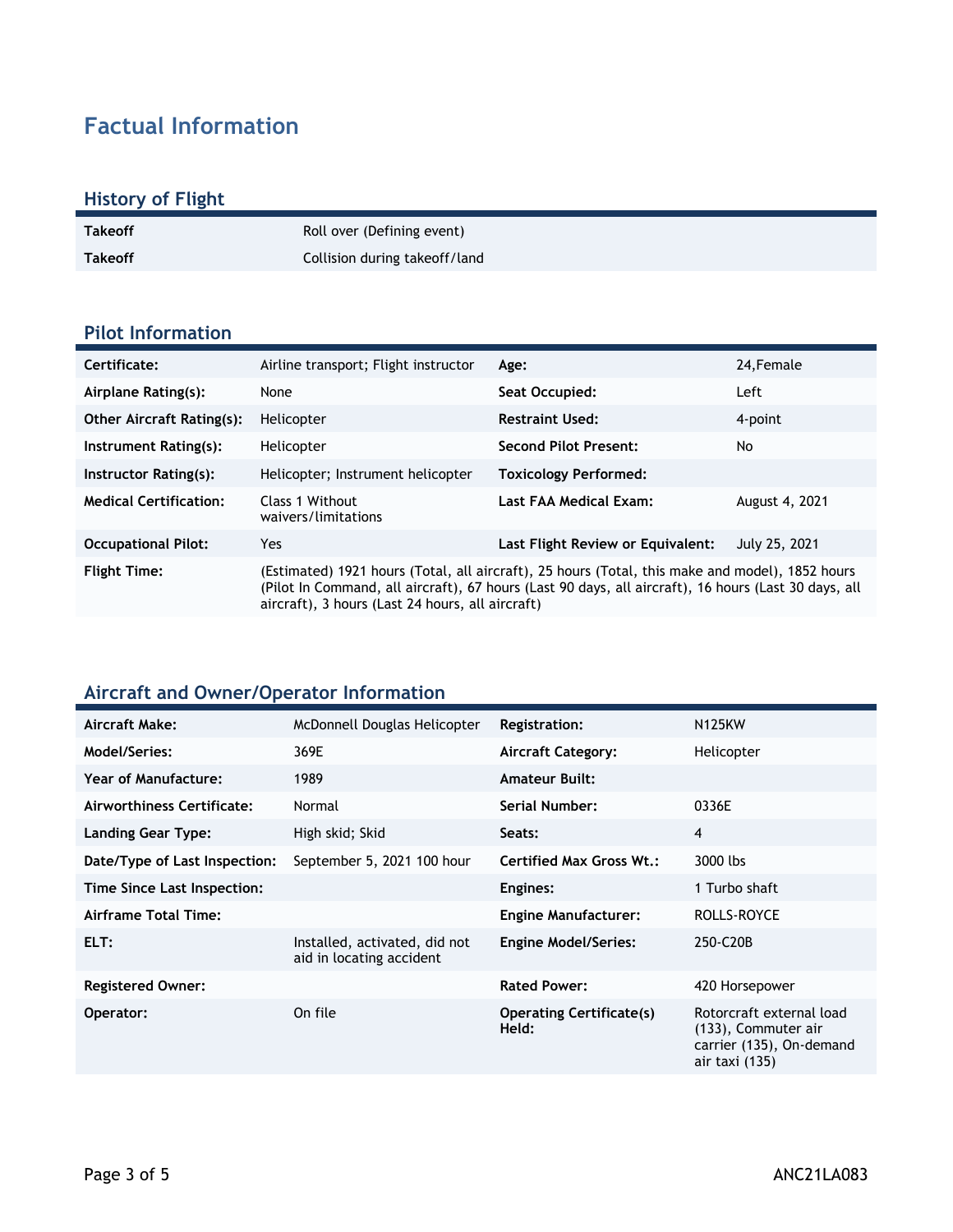### **Meteorological Information and Flight Plan**

| <b>Conditions at Accident Site:</b>     | Visual (VMC)                     | <b>Condition of Light:</b>                     | Day               |
|-----------------------------------------|----------------------------------|------------------------------------------------|-------------------|
| <b>Observation Facility, Elevation:</b> | PABI, 1277 ft msl                | Distance from Accident Site:                   | 26 Nautical Miles |
| <b>Observation Time:</b>                | 17:53 Local                      | Direction from Accident Site:                  | $270^\circ$       |
| <b>Lowest Cloud Condition:</b>          | Scattered / 2200 ft AGL          | Visibility                                     | 10 miles          |
| Lowest Ceiling:                         |                                  | Visibility (RVR):                              |                   |
| Wind Speed/Gusts:                       | 5 knots /                        | <b>Turbulence Type</b><br>Forecast/Actual:     | None / None       |
| <b>Wind Direction:</b>                  | $90^{\circ}$                     | <b>Turbulence Severity</b><br>Forecast/Actual: | N/A / N/A         |
| <b>Altimeter Setting:</b>               | 29.96 inches Hg                  | <b>Temperature/Dew Point:</b>                  | 9°C / 3°C         |
| <b>Precipitation and Obscuration:</b>   | No Obscuration; No Precipitation |                                                |                   |
| <b>Departure Point:</b>                 | Delta Junction, AK               | Type of Flight Plan Filed:                     | None              |
| Destination:                            | Delta Junction, AK               | <b>Type of Clearance:</b>                      | None              |
| <b>Departure Time:</b>                  |                                  | Type of Airspace:                              | Class G           |
|                                         |                                  |                                                |                   |

### **Wreckage and Impact Information**

| Crew Injuries:         | 1 None          | Aircraft Damage:              | Substantial                |
|------------------------|-----------------|-------------------------------|----------------------------|
| Passenger<br>Injuries: | 1 Minor         | <b>Aircraft Fire:</b>         | None                       |
| Ground Injuries:       |                 | Aircraft<br><b>Explosion:</b> | None                       |
| Total Injuries:        | 1 Minor, 1 None | Latitude,<br>Longitude:       | 63.999752, -144.73459(est) |

### **Administrative Information**

| Investigator In Charge (IIC):               | Swenson, Eric                                          |                               |  |
|---------------------------------------------|--------------------------------------------------------|-------------------------------|--|
| <b>Additional Participating</b><br>Persons: | Brad Sipperley; FAA; Fairbanks, AK                     |                               |  |
| Original Publish Date:                      | April 20, 2022                                         | <b>Investigation Class: 4</b> |  |
| Note:                                       | The NTSB did not travel to the scene of this accident. |                               |  |
| <b>Investigation Docket:</b>                | https://data.ntsb.gov/Docket?ProjectID=103817          |                               |  |